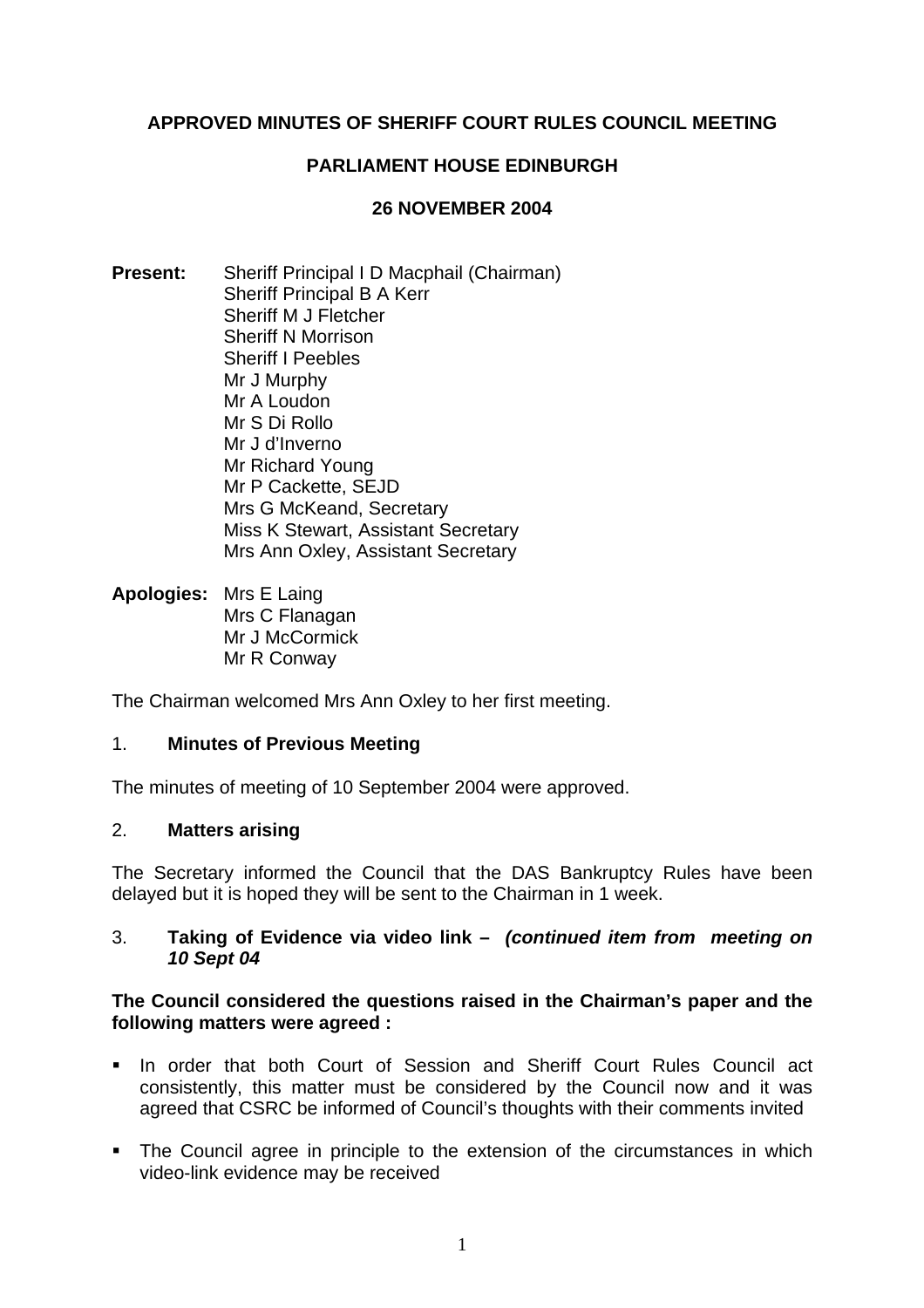- It is necessary for the taking of evidence by video link to be further regulated
- It would be competent to regulate the matter by Act of Sederunt
- There should be no conditions imposed relative to the witness but the Sheriff may attach such conditions as the Sheriff deems fit
- The conditions in OCR Rule 28.10 should remain the same
- There should be a rule that such an application may be made by motion and at any time during the course of a proof
- The Rules should permit the court to allow a witness to give evidence through a video link or by any other means when the court in its discretion considers this appropriate in the circumstances of the case
- A motion to allow evidence by video-link shall be determined by a Sheriff and not by a Sheriff Clerk.

# **The Council authorised the instruction of draft Rules by the Secretariat.**

# 4. **Cautioners & Guarantors**

On 10 September, the Council gave approval to the Secretariat to instructed draft Rules. The Council considered the draft Act of Sederunt and proposed minor amendments which the Secretariat would take forward with the draftsperson. The Council authorised the amended Act to be taken forward with the Chairman.

### 5. **Mental Health (Care & Treatment) (Scotland) Act 2004**

On 10 September, the Council gave approval to the Secretariat to instructed draft Rules. The Council considered the draft Act of Sederunt and paper produced by the **Secretariat.** 

### **The Council agreed all amendments proposed in the paper and agreed that the SI be taken forward with the Chairman.**

# 6. **Vulnerable Witnesses (Scotland) Act 2004**

### **The Council considered the draft Act of Sederunt and the paper produced by the Secretariat and agreed the following matters:**

- There is no real requirement for Section 14(2) of the Act but as we have such a sub-section, for the avoidance of doubt the Secretariat should ask for Section 14(2) to be implemented before the Act of Sederunt can be made
- The extent of the proposed implementation should be further clarified with the policy holders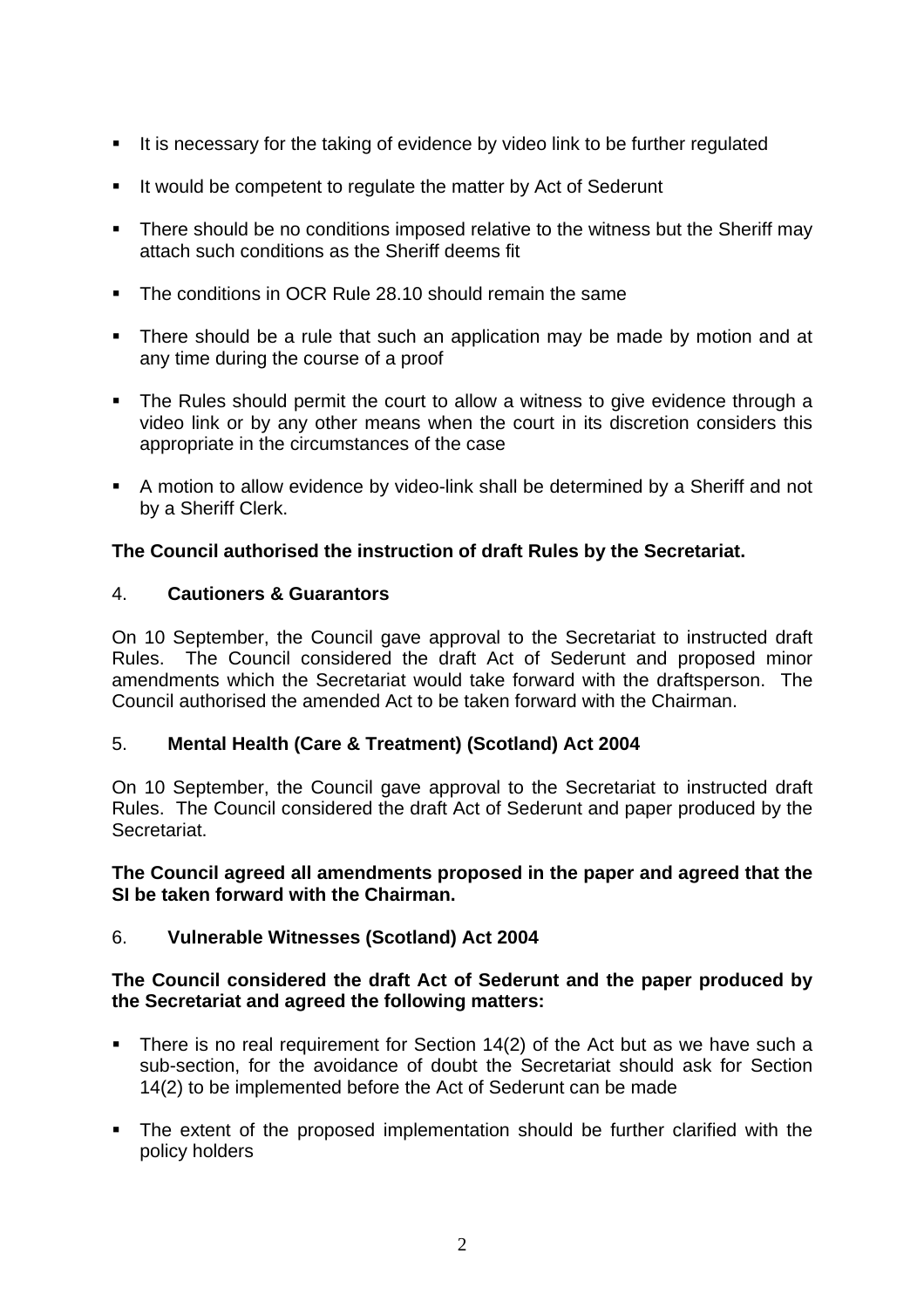- $\blacksquare$  Draft Rule 2.(3) this rule is in order subject to further clarification as referred to above
- Placing of the new rules at part XI to Chapter 3 of the Child Care & Maintenance 1997 Rules is appropriate
- **Draft Rule 3.66 this rule is in order subiect to further clarification as referred to** above
- **•** Draft rules 3.67 revisions suggested by Secretariat in their paper should be adopted
- Form  $XX1$  The Council consider this to be a form of application and the form as drafted to be in order
- **Draft rules 3.68 & 3.69 a child witness notice should be intimated at the same** time as lodging with the court; there should be no rule to limit the Sheriff's discretion to fix a hearing
- Draft rules 3.70 revisions suggested by Secretariat in their paper should be adopted;
- Form XX3 revisions suggested by Secretariat in their paper should be adopted;
- Draft Rules 3.71 and 3.72 The Council agree that the timing of lodgement be specified in the Rule; there should be no rule to limit the Sheriff's discretion to fix a hearing
- Draft Rules 3.73 to 3.77 save for provision of echoing the terms of S271(3) of Criminal Procedure (Scotland) Act 1995, these rules require to be removed from the draft act.

**The Secretariat will now require to seek further policy advice and instruct the draftsman on amendments to the draft Act of Sederunt for consideration by the Council at the next meeting.** 

### 7. **Land Reform Act**

The amended draft Act of Sederunt was received on 11 November and will be taken forward with the Chairman. The Secretariat will update Council members in due course.

### 8. **Miscellaneous Act of Sederunt**

# **The Council considered the Secretariat's paper and agreed the following matters:**

SI 222 and 334 of 2004 require to be amended to correct a numbering error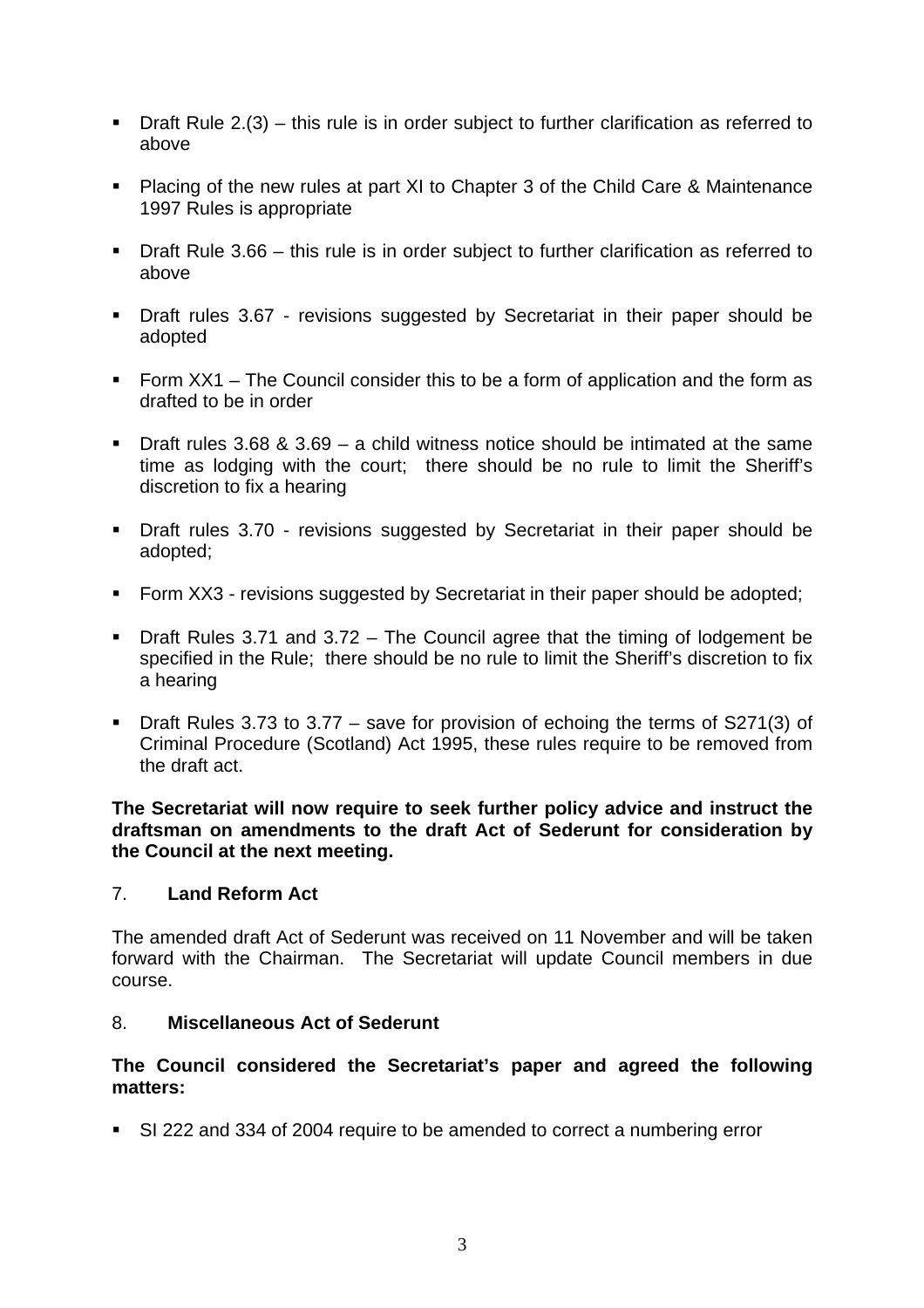- The matter of 'single issue' causes raised by Sheriff Principal Young should be addressed in due course by the Ordinary Cause Committee
- The matter of amendment of Rule 21.6 Small Claims Rules raised by Messrs Beaumont & Co may be addressed appropriately in a Miscellaneous Act of Sederunt.

## 9. **EU Regulation on Parental Responsibilities**

Council Regulation (EC) 2201/2003 will apply in Scotland from 1 March 2005. The Secretariat was alerted to the need for procedural provisions in rules of court.

## **The Council considered the paper produced by the Secretariat and agreed the following matters:**

- The necessary amendments to the Sheriff Court Rules should, insofar as possible, reflect what is to be contained in the Court of Session Rules in relation to this regulation
- The Council agree to the Secretariat awaiting the Court of session proposals for rule changes before instructing the necessary changes to sheriff Court rules
- If time necessitates it, the Council agree to the matter being taken forward with the chairman alone.

### 10. **European Enforcement Order for uncontested claims**

The above regulation was ratified on 21 April 2004. It applies from 21 October 2005. Its purpose through agreed minimum standards is to allow for the free circulation of judgments, court settlements and authentic instruments throughout the EU without the need for intermediate proceedings.

### **The Council agree that the Secretariat should instruct draft rules for consideration in consultation with the Court of Session.**

### 11. **Gender Recognition Act**

### **The Council considered the legislation and the paper produced and agreed the following requirements for rules:**

- Require the applicant, when he/she is the subject of an interim gender recognition certificate to provide the original or certified copy certificate to the court when applying for divorce on these grounds.
- An applicant for divorce on these grounds, who is not the subject of an interim gender recognition certificate is required to provide a certified copy interim gender recognition certificate.
- All copy certificates should be certified by the issuing authority.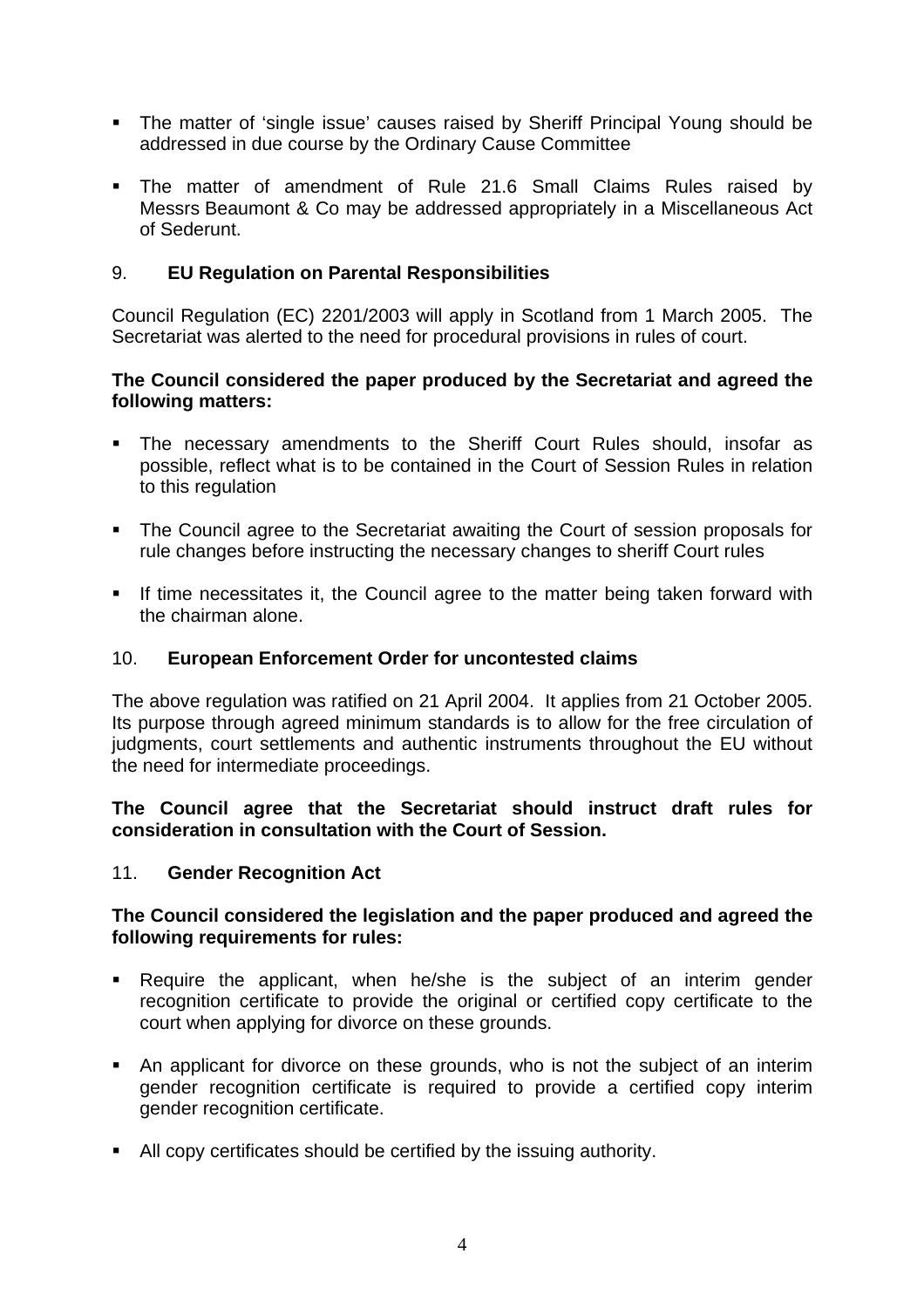• The person to whom a gender recognition certificate has been issued and the Secretary of State may apply for a corrected certificate. Such an application should be by Minute in the divorce process which resulted in the certificate being issued.

# 12. **Freedom of Information (Scotland) Act – need for rules**

### **The Council discussed the papers produced and considered requirements for rules in relation to warrant applications under article 1(a) of Schedule 3 of this Act. The following matters were agreed.**

- An application for a warrant should be by summary application and that there is no need to specify this in the rules themselves.
- The need and scheduling of a hearing or a time and place to take evidence on oath and the form of warrant are matters that can be left to the sheriff to consider in each individual case.
- There is no need for an Act of Sederunt to support an application under Article 1(a) of Schedule 3.

# 13. **Freedom of Information Acts - relative to rules council papers**

# **The Council discussed the provisions of the Act and agreed to publication on the Sheriff Court Rules Council website of.**

- Approved Minutes of Sheriff Court Rules Council meetings from 2004 onwards
- Consultation documents and reports
- Lists of names and numbers of SIs made hereafter with links to HMSO database

The Secretariat will arrange for the publication of items as required.

Papers for consideration by Sheriff Court Rules Council will be made available on request provided they contain no material that would be exempt from disclosure.

# 14. **Business Update**

# **Consultation – Further Extension of IT**

The IT Consultation Paper was distributed on 15 September 2004, the target date for responses being 15 November. At this time the Secretariat is working with colleagues in SE to build a database for collation of responses. It is hoped that a report will be available to the IT Committee for consideration in January 2005.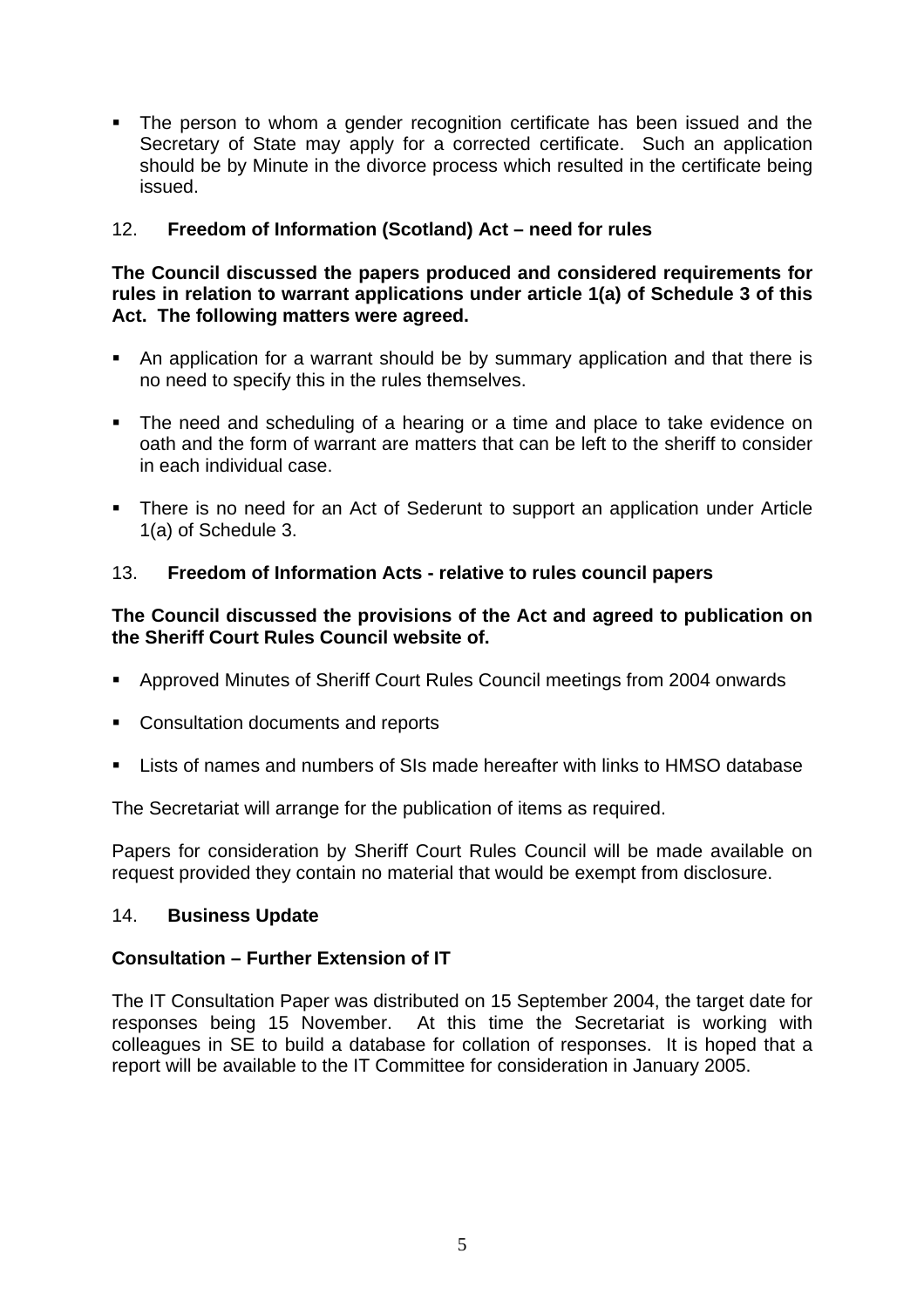# **Mediation Committee**

Sheriff Principal Kerr updated the Council on progress.

The Mediation Committee met on 1 November. The Committee discussed a wide range of issues and agreed:

- that some change to the Sheriff Court rules to include reference to mediation is necessary and appropriate
- the committee accepted the value of rule changes to encourage mediation in certain cases
- Committee members agreed to prepare proposals for draft rules for consideration by the committee at the next meeting

The next meeting was scheduled for 7 January 2005.

### **Ordinary Cause Committee**

- The Committee has not met since April 2002
- The last recorded membership of the Committee is:

Sheriff Principal E F Bowen QC, Chairman Sheriff I A S Peebles QC, Glasgow Mr John McCormick, Solicitor, Glasgow Mr Lindsay Wood, Solicitor, Arbroath Mrs Evelyn Laing, Sheriff Clerk, Aberdeen Mr Peter Beaton, SEJD

The Committee has been awaiting a research report into the operation of the Commercial Court in Glasgow. The Secretariat is informed that this research report should be available early in 2005.

**The Council agreed that the membership of the committee and the scheduling of its next meeting should be reviewed at the next Rules Council meeting following the new appointments of full Council due in January 2005.** 

#### 15. **Civil Partnership Bill**

#### **The Council considered the Bill, Policy Paper and Secretariat's Paper produced and agreed the following matters:**

- Any rules necessary as a consequence of this Act should form a separate chapter of the Ordinary Cause Rules or be incorporated into chapter 33 – subject to advice from the draftsperson.
- A simplified procedure like that provided for divorce should be available to those seeking the dissolution of a civil partnership.